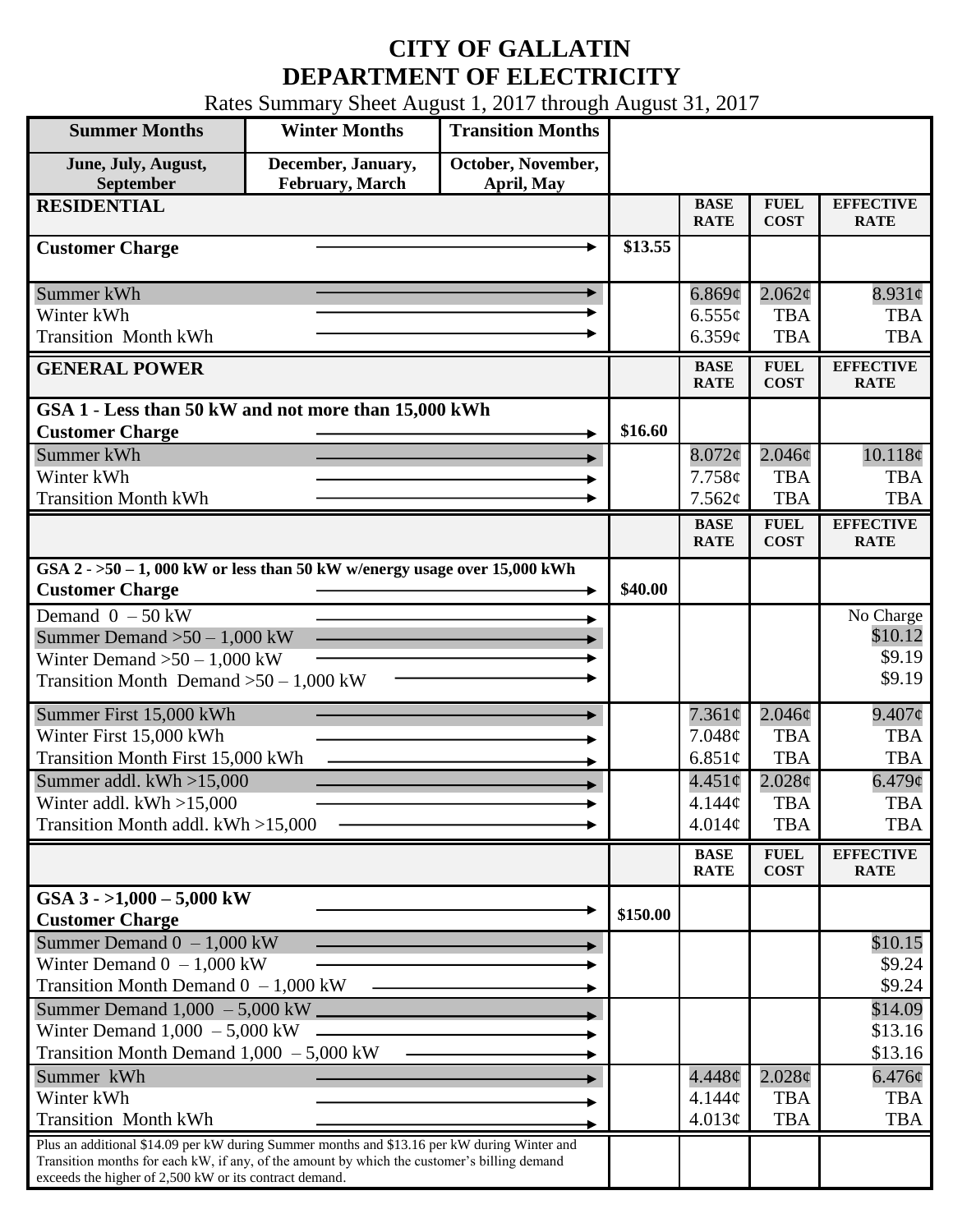## **Page 2 - Rates Summary Sheet August 1, 2017 through August 31, 2017**

| <b>Summer Months</b>                                     | <b>Winter Months</b>                             | <b>Transition Months</b> |         |                              |                            |                                 |
|----------------------------------------------------------|--------------------------------------------------|--------------------------|---------|------------------------------|----------------------------|---------------------------------|
| June, July, August,                                      | December, January,                               | October, November,       |         |                              |                            |                                 |
| September                                                | February, March                                  | April, May               |         |                              |                            |                                 |
| <b>GENERAL POWER CONTINUE</b>                            |                                                  |                          |         | <b>BASE</b><br><b>RATE</b>   | <b>FUEL</b><br><b>COST</b> | <b>EFFECTIVE</b><br><b>RATE</b> |
| GSB Demands from $5,001 - 15,000$ kW                     |                                                  |                          |         |                              |                            |                                 |
| <b>Customer Charge</b>                                   |                                                  |                          | \$1,500 |                              |                            |                                 |
| Onpeak Summer Demand 5,000 - 15,000 kW                   |                                                  |                          |         |                              |                            | \$10.36                         |
| Onpeak Winter Demand $5,000 - 15,000$ kW                 |                                                  |                          |         |                              |                            | \$9.44                          |
|                                                          | Onpeak Transition Month Demand 5,000 - 15,000 kW |                          |         |                              |                            | \$9.44                          |
| <b>Offpeak Excess of Contract Demand</b>                 |                                                  |                          |         |                              |                            |                                 |
| Summer                                                   |                                                  |                          |         |                              |                            | \$10.36                         |
| Winter                                                   |                                                  |                          |         |                              |                            | \$9.44                          |
| Transition                                               |                                                  |                          |         |                              |                            | \$9.44                          |
| Max Demand                                               |                                                  |                          |         |                              |                            | \$5.00                          |
| <b>Onpeak Summer kWh</b>                                 |                                                  |                          |         | 7.331¢                       | 2.132¢                     | 9.463¢                          |
| <b>Onpeak Winter kWh</b>                                 |                                                  |                          |         | $6.244\phi$                  | <b>TBA</b>                 | <b>TBA</b>                      |
| <b>OnpeakTransition Month kWh</b>                        |                                                  |                          |         | 4.923¢                       | <b>TBA</b>                 | <b>TBA</b>                      |
| Offpeak Summer kWh First 200 HUD                         |                                                  |                          |         | 4.952¢                       | 2.132¢                     | 7.084 <sub>c</sub>              |
| Offpeak Summer kWh Next 200 HUD                          |                                                  |                          |         | 0.532¢                       | $2.132\mathcal{C}$         | $2.644\mathcal{C}$              |
| <b>Additional HUD</b>                                    |                                                  |                          |         | $0.206\phi$                  | 2.132¢                     | $2.338\phi$                     |
| Offpeak Winter kWh First 200 HUD                         |                                                  |                          |         | 5.163¢                       | <b>TBA</b><br><b>TBA</b>   | <b>TBA</b><br><b>TBA</b>        |
| Offpeak Winter kWh Next 200 HUD<br><b>Additional HUD</b> |                                                  |                          |         | 0.532¢<br>$0.206\mathcal{C}$ | <b>TBA</b>                 | <b>TBA</b>                      |
| Offpeak Transition kWh First 200 HUD                     |                                                  |                          |         | 4.923¢                       | <b>TBA</b>                 | <b>TBA</b>                      |
| Offpeak Transition kWh Next 200 HUD                      |                                                  |                          |         | 0.532¢                       | <b>TBA</b>                 | <b>TBA</b>                      |
| <b>Additional HUD</b>                                    |                                                  |                          |         | $0.206\mathcal{C}$           | <b>TBA</b>                 | <b>TBA</b>                      |
|                                                          |                                                  |                          |         | <b>BASE</b>                  | <b>FUEL</b>                | <b>EFFECTIVE</b>                |
|                                                          |                                                  |                          |         | <b>RATE</b>                  | <b>COST</b>                | <b>RATE</b>                     |
| MSB Demands greater than 5,000 kW                        |                                                  |                          |         |                              |                            |                                 |
| <b>Customer Charge</b>                                   |                                                  |                          | \$1,500 |                              |                            |                                 |
| Onpeak Summer Demand > 5,000                             |                                                  |                          |         |                              |                            | \$9.74                          |
| Onpeak Winter Demand > 5,000                             |                                                  |                          |         |                              |                            | \$8.83                          |
| Onpeak Transition Month Demand > 5,000                   |                                                  |                          |         |                              |                            | \$8.83                          |
| Max Demand                                               |                                                  |                          |         |                              |                            | \$2.16                          |
| <b>Offpeak Excess of Contract Demand</b>                 |                                                  |                          |         |                              |                            | \$9.74                          |
| Summer<br>Winter                                         |                                                  |                          |         |                              |                            | \$8.83                          |
| Transition                                               |                                                  |                          |         |                              |                            | \$8.83                          |
| <b>Onpeak Summer kWh</b>                                 |                                                  |                          |         | 5.491 $\phi$                 | $1.924\phi$                | $7.415\phi$                     |
| <b>Onpeak Winter kWh</b>                                 |                                                  |                          |         | 4.406¢                       | <b>TBA</b>                 | <b>TBA</b>                      |
| <b>Onpeak Transition Month kWh</b>                       |                                                  |                          |         | 3.409¢                       | <b>TBA</b>                 | <b>TBA</b>                      |
| Offpeak Summer kWh First 200 HUD                         |                                                  |                          |         | 3.113¢                       | 1.924c                     | $5.037\phi$                     |
| Offpeak Summer kWh Next 200 HUD                          |                                                  |                          |         | $0.288\phi$                  | $1.924\mathcal{E}$         | $2.212\sigma$                   |
| <b>Additional HUD</b>                                    |                                                  |                          |         | $0.045\phi$                  | $1.924\phi$                | 1.969¢                          |
| Offpeak Winter kWh First 200 HUD                         |                                                  |                          |         | 3.326¢                       | <b>TBA</b>                 | <b>TBA</b>                      |
| Offpeak Winter kWh Next 200 HUD                          |                                                  |                          |         | 0.288¢                       | <b>TBA</b>                 | <b>TBA</b>                      |
| <b>Additional HUD</b>                                    |                                                  |                          |         | $0.045\phi$                  | <b>TBA</b>                 | <b>TBA</b>                      |
| Offpeak Transition kWh First 200 HUD                     |                                                  |                          |         | 3.409¢                       | <b>TBA</b>                 | <b>TBA</b>                      |
| Offpeak Transition kWh Next 200 HUD                      |                                                  |                          |         | 0.288¢                       | <b>TBA</b>                 | <b>TBA</b>                      |
| <b>Additional HUD</b>                                    |                                                  |                          |         | $0.045\phi$                  | <b>TBA</b>                 | <b>TBA</b>                      |